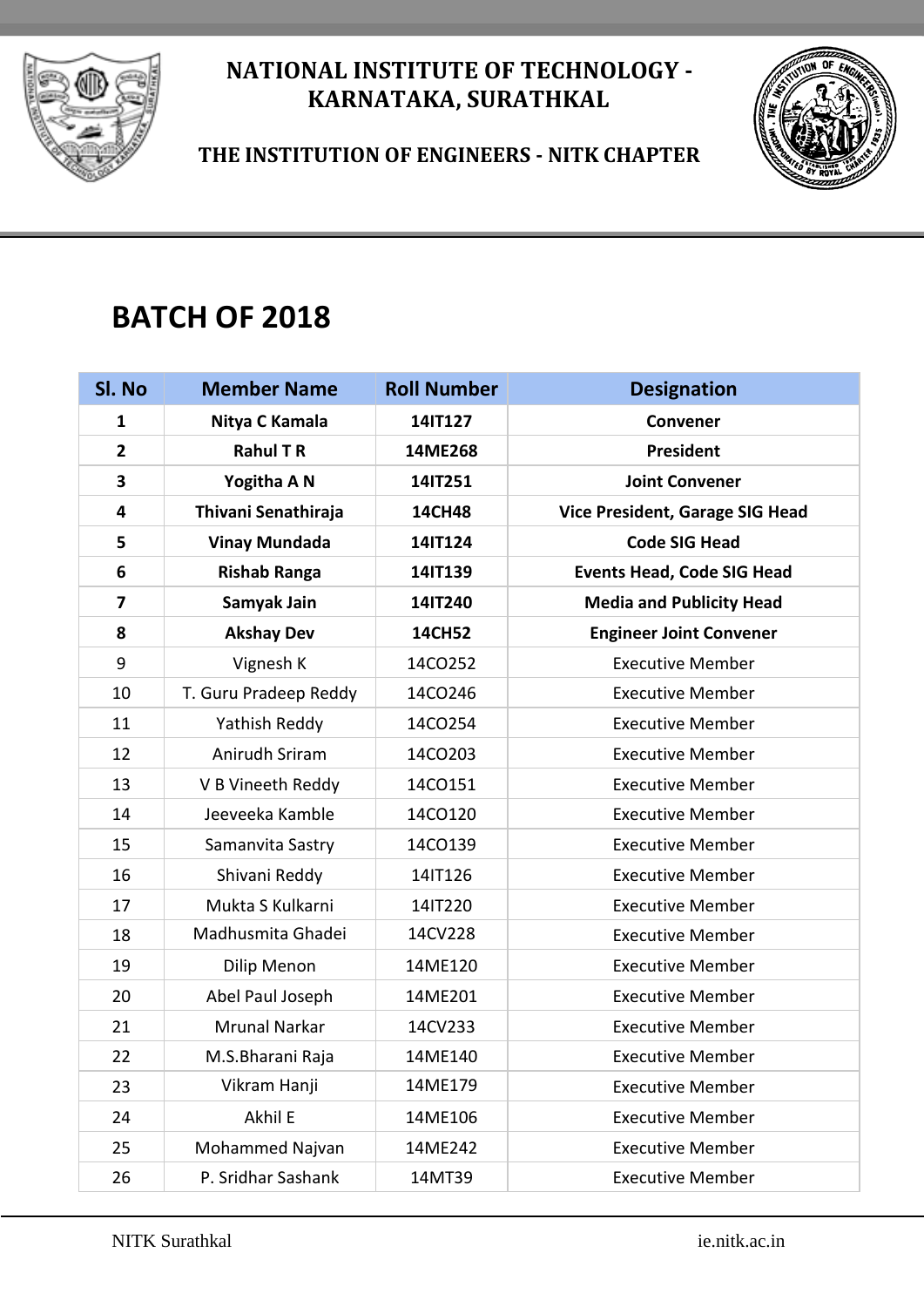



#### **THE INSTITUTION OF ENGINEERS - NITK CHAPTER**

| 27 | Giriraj Heda     | 14ME228 | <b>Executive Member</b> |
|----|------------------|---------|-------------------------|
| 28 | Jishnu C K       | 14FF122 | <b>Executive Member</b> |
| 29 | Rekha Rani R     | 14FC241 | Executive Member        |
| 30 | Utkarsha S Pathe | 14EC238 | Executive Member        |
| 31 | M Pradeep Kumar  | 14EC233 | Executive Member        |

## **BATCH OF 2019**

| Sl. No         | <b>Member Name</b>      | <b>Roll Number</b> | <b>Designation</b>                 |
|----------------|-------------------------|--------------------|------------------------------------|
| $\mathbf{1}$   | <b>Manali Gala</b>      | 15CO214            | <b>Treasurer</b>                   |
| $\overline{2}$ | Tarunya Rao             | <b>15CH48</b>      | <b>Secretary</b>                   |
| 3              | <b>Adarsh Honawad</b>   | 15CO102            | <b>Code Projects Coordinator</b>   |
| 4              | Nihala Karapoola        | 15CO231            | <b>Code Events Coordinator</b>     |
| 5              | Sanjana V Kulkarni      | <b>15CH38</b>      | <b>Garage Projects Coordinator</b> |
| 6              | Rajiv.R                 | 15ME354            | <b>Garage Events Coordinator</b>   |
| 7              | Sai Kamal Kola          | 15EC220            | <b>Gadget Projects Coordinator</b> |
| 8              | Sripathi M              | 15EC149            | <b>Gadget Events Coordinator</b>   |
| 9              | Archanaa P              | 15EE207            | <b>Gadget Events Coordinator</b>   |
| 10             | Lamia M K               | 15EC124            | Vriddhi SIG Head (Aux)             |
| 11             | <b>Pushpita Patil</b>   | 15CO235            | <b>Script SIG Head (Aux)</b>       |
| 12             | Dibyayan Sengupta       | 15ME129            | <b>Robotics SIG Head (Aux)</b>     |
| 13             | Harsh Shah              | 15CO243            | <b>Executive Member</b>            |
| 14             | <b>GVS Tushaar</b>      | 15IT117            | <b>Executive Member</b>            |
| 15             | Siddhartha Chowdhuri    | 15CO246            | <b>Executive Member</b>            |
| 16             | Kapil Vashist           | 15CO123            | <b>Executive Member</b>            |
| 17             | <b>Sharath Savasere</b> | 15CO244            | <b>Executive Member</b>            |
| 18             | Siddhant Jain           | 15ME175            | <b>Executive Member</b>            |
| 19             | Nimmala Saicharan       | 15CO156            | <b>Executive Member</b>            |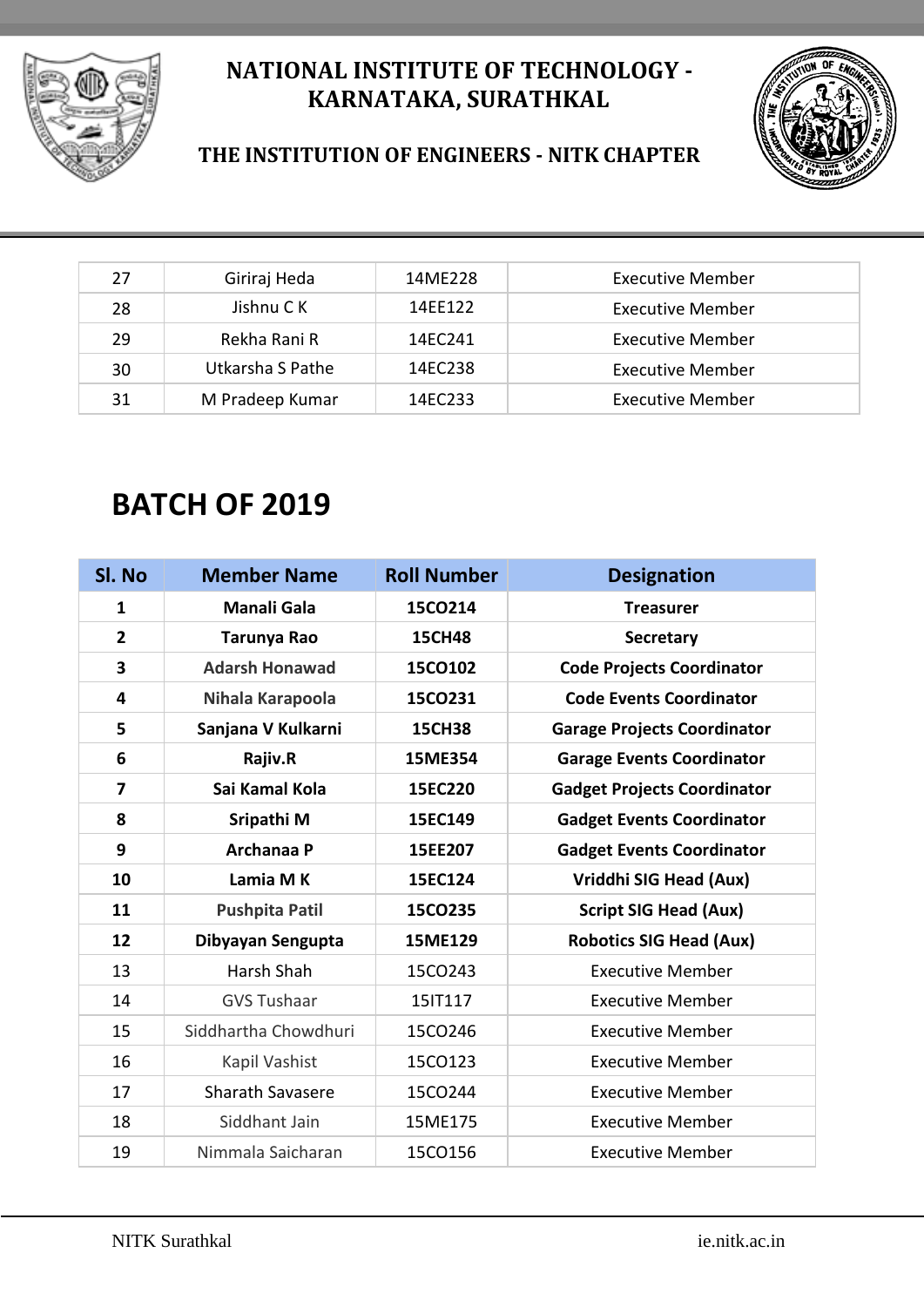



#### **THE INSTITUTION OF ENGINEERS - NITK CHAPTER**

| 20 | Shivani Shrivastava     | 15IT243 | <b>Executive Member</b> |
|----|-------------------------|---------|-------------------------|
| 21 | Pramod B S              | 15CO234 | <b>Executive Member</b> |
| 22 | Sneha Suresh Patil      | 15IT245 | <b>Executive Member</b> |
| 23 | Adya Kiran              | 15CO106 | <b>Executive Member</b> |
| 24 | Siddhanth Pillay        | 15IT129 | <b>Executive Member</b> |
| 25 | <b>Bharath A Kinnal</b> | 15IT114 | <b>Executive Member</b> |
| 26 | Kandukuri Abhishek      | 15IT214 | <b>Executive Member</b> |
| 27 | Aswanth P P             | 15CO112 | <b>Executive Member</b> |
| 28 | Bharath                 | 15CO113 | <b>Executive Member</b> |
| 29 | Abhinav Muraleedharan   | 15ME201 | <b>Executive Member</b> |
| 30 | Amal Krishnan P         | 15ME210 | <b>Executive Member</b> |
| 31 | Nithya Sarah Thomas     | 15CH28  | <b>Executive Member</b> |
| 32 | Mohan benni             | 15MT21  | <b>Executive Member</b> |
| 33 | <b>Nachiket Gumaste</b> | 15ME243 | <b>Executive Member</b> |
| 34 | Chayanika Das           | 15CH11  | <b>Executive Member</b> |
| 35 | N V S Krishna Saketh    | 15ME242 | <b>Executive Member</b> |
| 36 | Guda Sai Rohin Reddy    | 15ME224 | <b>Executive Member</b> |
| 37 | <b>Basil Zaman</b>      | 15CH10  | <b>Executive Member</b> |
| 38 | Mohit Mukul Bhagwat     | 15ME152 | <b>Executive Member</b> |
| 39 | Kushal Swami            | 15ME144 | <b>Executive Member</b> |
| 40 | P Abhishek Mahesh       | 15ME247 | <b>Executive Member</b> |
| 41 | Chaithra S              | 15EC113 | <b>Executive Member</b> |
| 42 | Shantanu Kawale         | 15EC146 | <b>Executive Member</b> |
| 43 | Preeti                  | 15EC231 | <b>Executive Member</b> |
| 44 | <b>Muhammed Ajnas</b>   | 15EE229 | <b>Executive Member</b> |
| 45 | Nandu V                 | 15EC132 | <b>Executive Member</b> |
| 46 | Anugrah KV              | 15EE104 | <b>Executive Member</b> |
| 47 | Ashwinkumar V K         | 15EE208 | <b>Executive Member</b> |
| 48 | Pavan M                 | 15EC137 | <b>Executive Member</b> |
| 49 | Rishi Velicherla        | 15EC236 | <b>Executive Member</b> |
|    |                         |         |                         |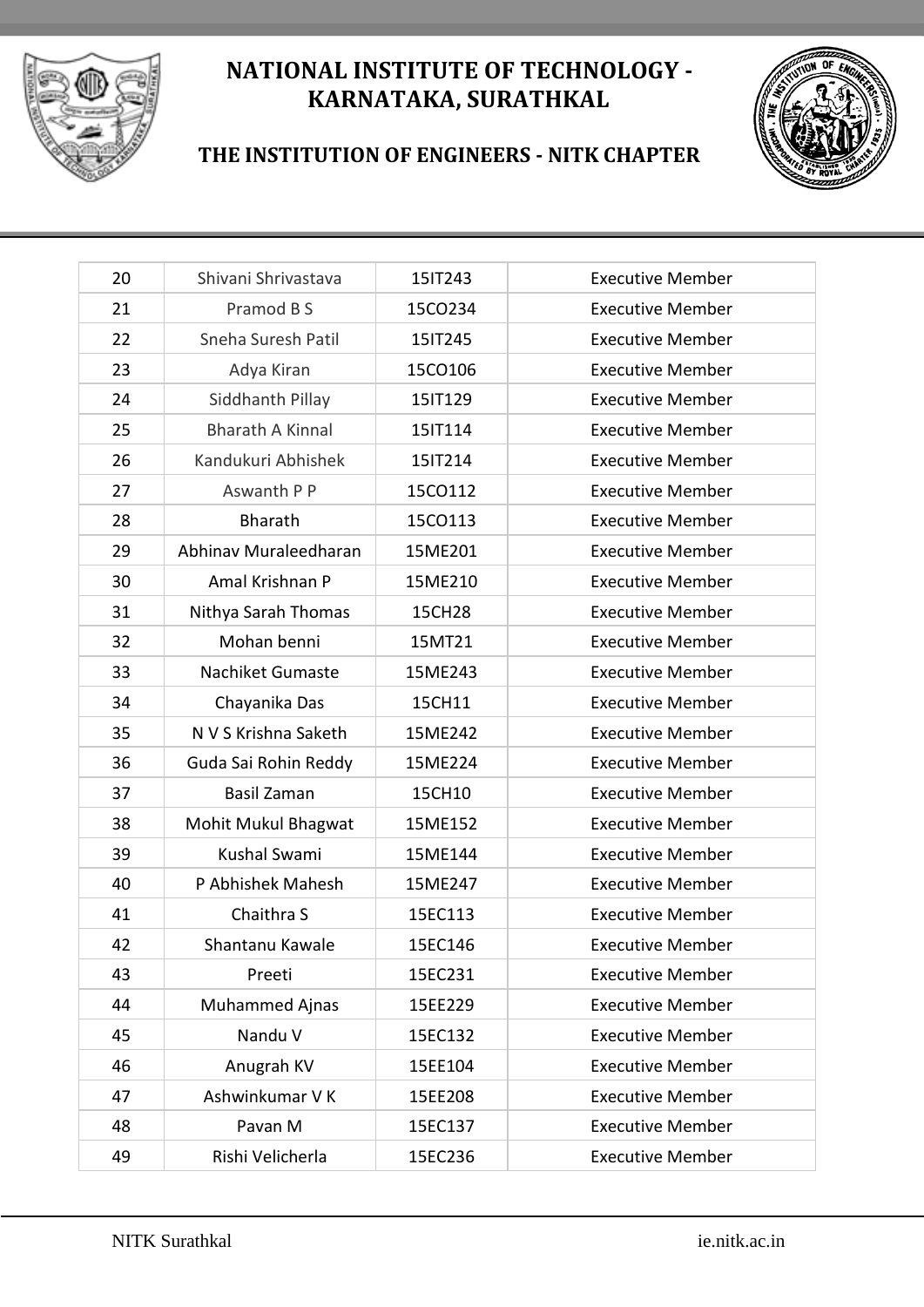



#### **THE INSTITUTION OF ENGINEERS - NITK CHAPTER**

| 50 | Kiran Vijay Khunte  | 15EE127 | Executive Member        |
|----|---------------------|---------|-------------------------|
| 51 | Abhijith S          | 15FC202 | <b>Executive Member</b> |
| 52 | Rohan Sandeep Burye | 15EE107 | <b>Executive Member</b> |
| 53 | Abhiroop Bhowmik    | 15EC102 | <b>Executive Member</b> |

## **BATCH OF 2020**

| Sl. No         | <b>Member Name</b>       | <b>Roll Number</b> | <b>Designation</b>      |
|----------------|--------------------------|--------------------|-------------------------|
| $\mathbf{1}$   | Darshan V                | 16CO109            | <b>Executive Member</b> |
| $\overline{2}$ | Namrata                  | 16CO121            | <b>Executive Member</b> |
| 3              | Archana P Sahoo          | 16CO207            | <b>Executive Member</b> |
| 4              | Pavan Vachhani           | 16CO151            | <b>Executive Member</b> |
| 5              | HarshaVardhan            | 16IT115            | <b>Executive Member</b> |
| 6              | Dev Shankar N            | 16CV111            | <b>Executive Member</b> |
| $\overline{7}$ | <b>Bidyadhan Mohanty</b> | 16CO212            | <b>Executive Member</b> |
| 8              | Sriram Sharath           | 16CO113            | <b>Executive Member</b> |
| 9              | S.Shreyas                | 16IT135            | <b>Executive Member</b> |
| 10             | P Keerthana              | 16CO131            | <b>Executive Member</b> |
| 11             | Arpith Potti             | 16IT236            | <b>Executive Member</b> |
| 12             | Akhilesh Kamble          | 16MT19             | <b>Executive Member</b> |
| 13             | <b>Mehnaz Yunus</b>      | 16CO124            | <b>Executive Member</b> |
| 14             | Akash L                  | 16MN03             | <b>Executive Member</b> |
| 15             | Mishal Shah              | 16CO125            | <b>Executive Member</b> |
| 16             | Shreyas Pandith          | 16CO142            | <b>Executive Member</b> |
| 17             | Shreyas Shankar          | 16IT138            | <b>Executive Member</b> |
| 18             | <b>Bhushan Narkhade</b>  | 16EC228            | <b>Executive Member</b> |
| 19             | Stephan Joshua Sunny     | 16EC145            | <b>Executive Member</b> |
| 20             | Sachin Goud              | 16EC240            | <b>Executive Member</b> |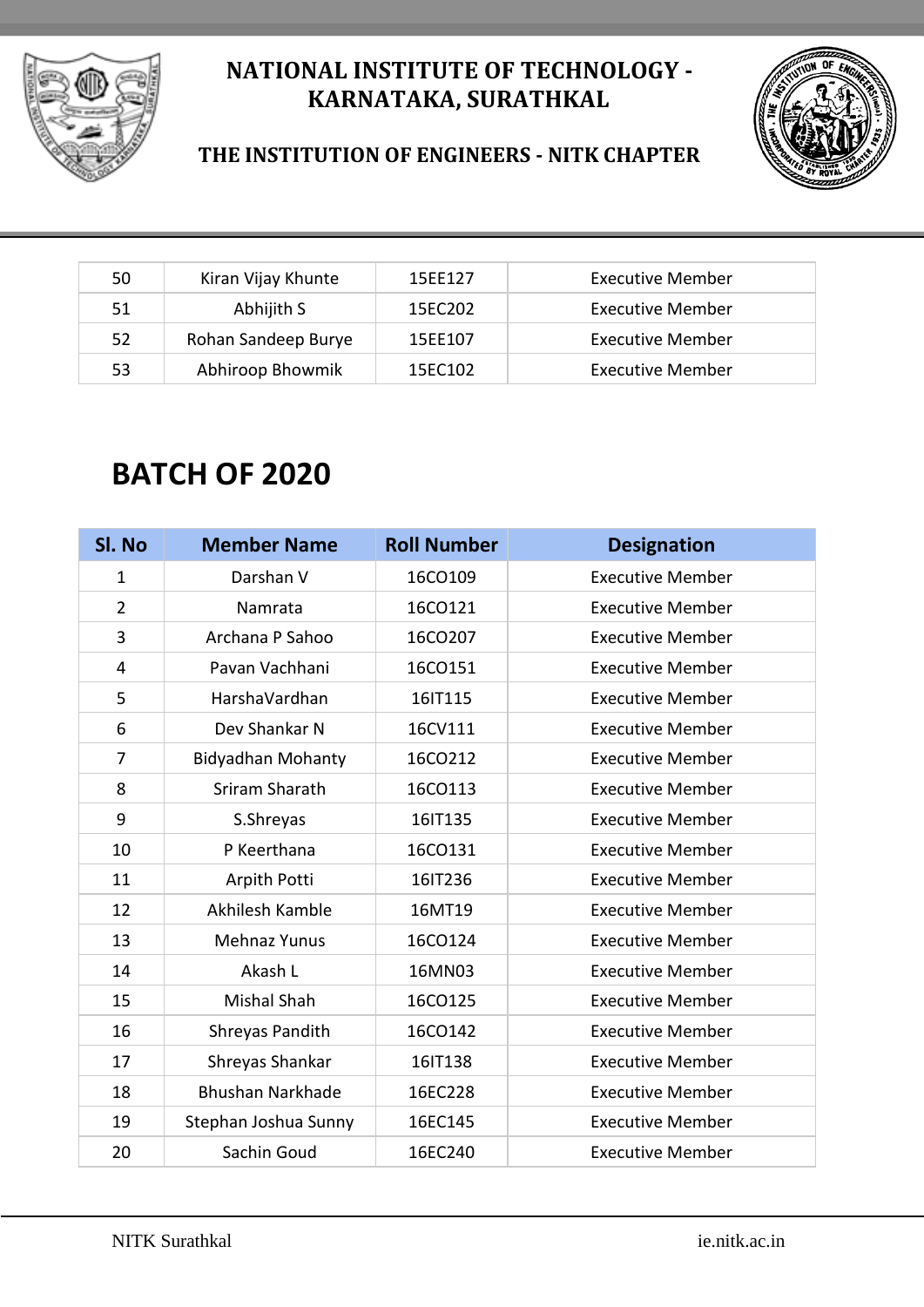



#### **THE INSTITUTION OF ENGINEERS - NITK CHAPTER**

| 21 | Kshama KS                 | 16EC224 | <b>Executive Member</b> |
|----|---------------------------|---------|-------------------------|
| 22 | Mahima Virginia rebello   | 16EE128 | <b>Executive Member</b> |
| 23 | S Rahul Srihari           | 16EC239 | <b>Executive Member</b> |
| 24 | Rohit Karmarkar           | 16EE124 | <b>Executive Member</b> |
| 25 | Mayur Chaudhari           | 16EC156 | <b>Executive Member</b> |
| 26 | Jaina Rohith              | 16EC218 | <b>Executive Member</b> |
| 27 | Mathew Varghese           | 16EE232 | <b>Executive Member</b> |
| 28 | Mahek Pariawala           | 16EC117 | <b>Executive Member</b> |
| 29 | Udayagiri Rithwik         | 16EC150 | <b>Executive Member</b> |
| 30 | Rohan Rajendra            | 16EE240 | <b>Executive Member</b> |
| 31 | Harsheetha                | 16EE219 | <b>Executive Member</b> |
| 32 | Ambati Mahesh             | 16EE106 | <b>Executive Member</b> |
| 33 | Radhika R                 | 16EC232 | <b>Executive Member</b> |
| 34 | Adarsh Malapaka           | 16EE129 | <b>Executive Member</b> |
| 35 | Panchami Kamath           | 16EE121 | <b>Executive Member</b> |
| 36 | S.J.D.V.S.Shanmukha       | 16EC237 | <b>Executive Member</b> |
| 37 | Sumukh Hegde              | 16ME172 | <b>Executive Member</b> |
| 38 | Raghunath V               | 16ME155 | <b>Executive Member</b> |
| 39 | Adarsh S nair             | 16ME208 | <b>Executive Member</b> |
| 40 | Varsha Mawath             | 16CH40  | <b>Executive Member</b> |
| 41 | Nikhil Pawar              | 16CH20  | <b>Executive Member</b> |
| 42 | Ayushi Goyal              | 16MN06  | <b>Executive Member</b> |
| 43 | Sadhana M Bhat            | 16CH27  | <b>Executive Member</b> |
| 44 | Ashwin Shenoy             | 16ME224 | <b>Executive Member</b> |
| 45 | Shaurya Seth              | 16MT33  | <b>Executive Member</b> |
| 46 | Sai Sushil                | 16MT32  | <b>Executive Member</b> |
| 47 | Sanjana G                 | 16ME166 | <b>Executive Member</b> |
| 48 | Raunak Awale              | 16ME158 | <b>Executive Member</b> |
| 49 | Rahul Madhogarhia         | 16ME261 | <b>Executive Member</b> |
| 50 | <b>Dharmender Devrath</b> | 16ME124 | <b>Executive Member</b> |